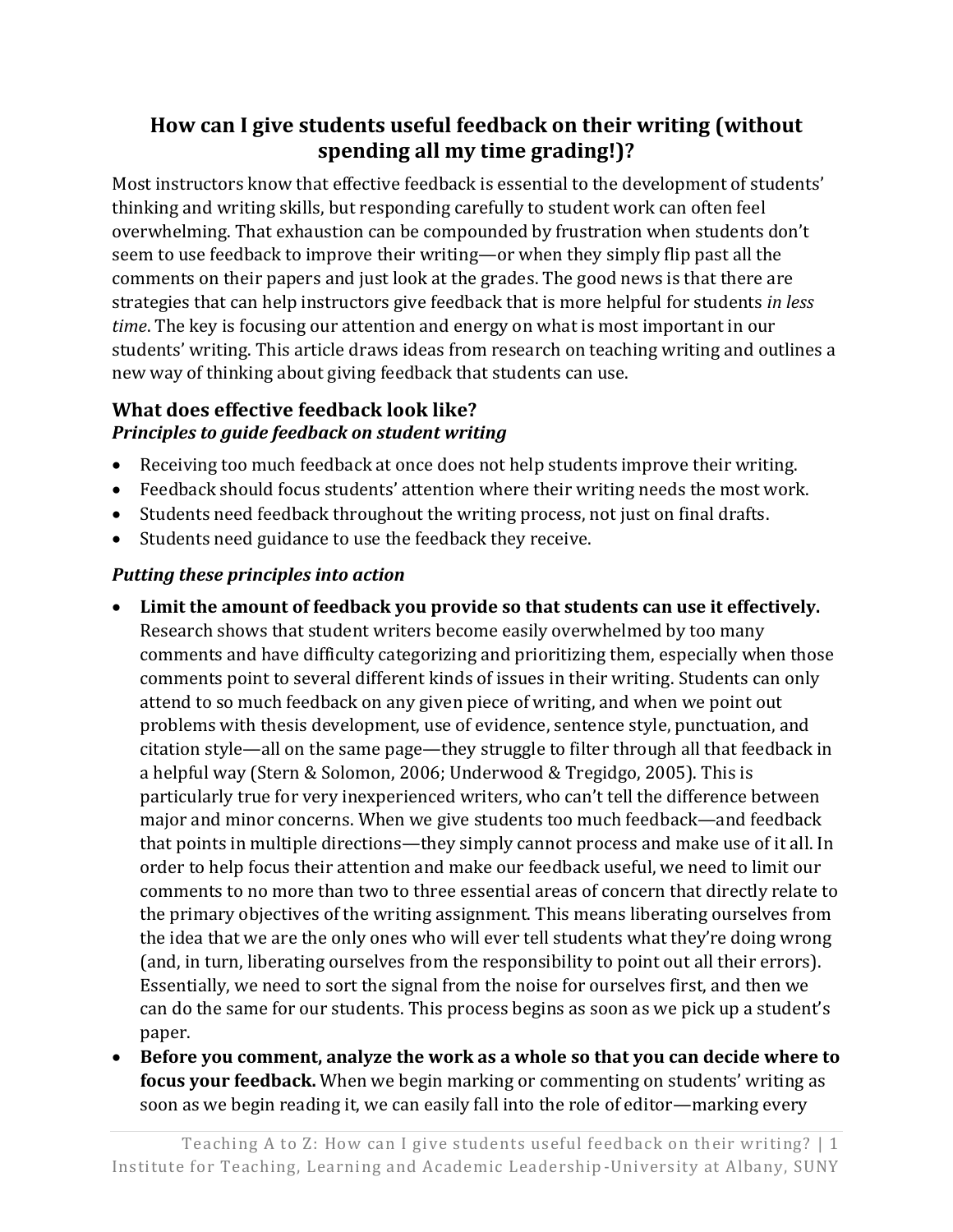error, underlining every point of confusion, and pointing out every poorly rendered phrase. Instead of providing focused commentary to guide their development, we find ourselves simply commenting on every problem or error we notice. While this approach might work for us when we are editing our own work, it is not a useful strategy for giving feedback that helps students learn to write more effectively (Sommers, 1982). The first step in an effective feedback strategy is to read through a student's entire assignment before you make any comments—put the pen down until you have a big-picture view of the work. Use this first read to assess where the most important issues lie so that you can focus your feedback (and students' attention). The questions below can be a useful way of guiding this analysis and helping you determine the level of feedback each student writer needs.

- o *Is the right kind of thinking evident***?** Does the writing thoroughly respond to the task at hand? Does the writing demonstrate effective conceptual thinking and fluency with the content? *If the answer to these questions is no, focus your comments here.* If a student is struggling with the work of the assignment on a conceptual level, this is where your feedback should focus. Marking surface-level errors on these students' papers will actually direct their attention away from the more important conceptual thinking issues that need work (Perrault, 2011). Instead, comments on a paper of this kind should identify places where the student's thinking is well-developed and well-focused, identify places where there is evidence of misguided or poorly developed thinking, and provide two concrete suggestions for how students can improve their conceptual thinking. Your comments should also direct them to identify and commit to one or two key areas of improvement for the next assignment.
- o *Is the organization of ideas clear?* Is there a connective logic and order to the writing? Are there explicit cues to help readers navigate the paper? *If the answer to these questions is no, focus your comments here.* If a student is struggling to make clear the connections across ideas in their writing, this is where your feedback should focus. Marking surface-level errors on these students' papers will actually direct their attention away from the more important issues of organization that need work. Instead, comments on a paper of this kind should first acknowledge the effectiveness of the thinking demonstrated. Then move to identifying effective set-ups in the introduction or the lack thereof; identifying successful connections between ideas, or lack thereof; describing what the student is doing well in terms of the conceptual thinking the assignment requires; and providing two concrete suggestions for how students can communicate the organization of their ideas more effectively. Your comments should also direct them to identify and commit to one or two key areas of improvement for the next assignment.
- o *Is the written expression effective?* Does the language communicate effectively given the discipline, situation, audience, etc.? *Only when students are no longer struggling with thinking and organization should we turn our attention to*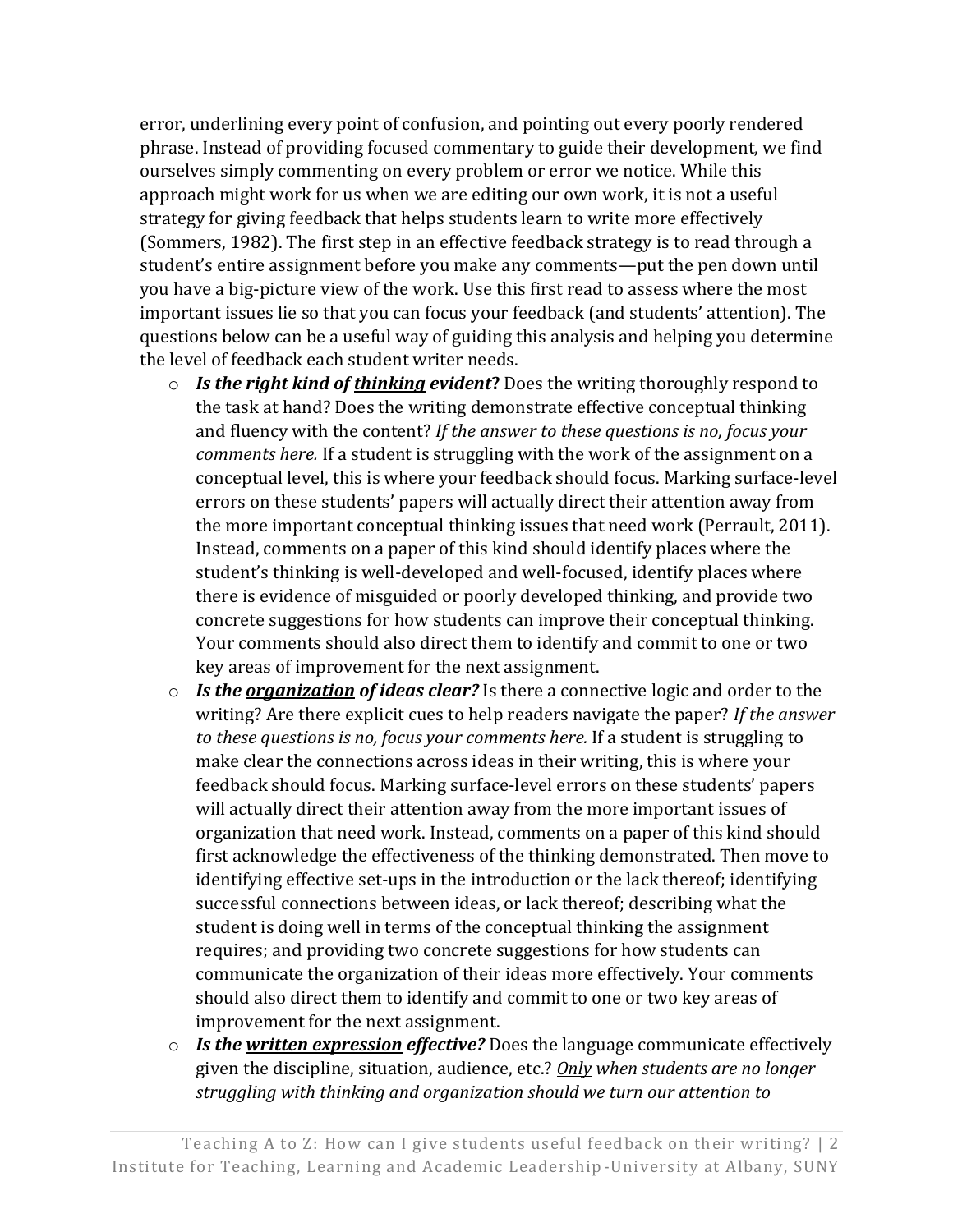*commenting on or marking errors in style, grammar, syntax, spelling, and punctuation.* Comments on a paper of this kind should first acknowledge the effectiveness of the conceptual and organizational work. Then you are ready to move on to focusing students' attention on errors that interfere with effective communication rather than stylistic choices, noting patterns of errors rather than careless typos. It's important, also, that you mark errors but require students to do the work of correcting them (Haswell, 1983) by directing them to a source that will give them guidance on the areas where they are struggling and having them turn in corrected text at a later date. For papers with many errors throughout, you might carefully mark one paragraph of the paper and ask students to continue the work of correcting the rest of the assignment. Your comments should also direct them to identify and commit to one or two key areas of improvement for the next assignment.

Initially it may seem that this approach will take longer, and you *will* have to invest some time to learn how to assess and respond to students' writing in these new ways. But in the long run, this analytical strategy will actually save you time: when you start with a broad assessment of students' work as a first step, you will find yourself less tempted to comment on every minor error you see. Most importantly, it means that you give less feedback but students can do more with it because you are focusing your attention on what they need and can work with.

- **Provide students with opportunities to practice the kind of writing an assignment requires—and receive feedback from you—before the final draft is due.** Students are most likely to pay careful attention to our feedback when they know they will be able to act on it (Walvoord & Anderson, 1998). That means that spending hours writing voluminous comments on graded papers is unlikely to help them. However, having students do significant preparatory work leading up to an assignment allows you to give feedback that helps guide them toward improvements on final drafts. Giving small amounts of focused feedback throughout the work students do as they're preparing an assignment means you don't have to give as much feedback at the end. This feedback is also more useful for students because they are receiving it in smaller, more digestible chunks that they can process. When you grade the final draft, your final comments can be shorter and more focused because they are part of ongoing dialogue with students about their writing.
- **Require students to reflect on the feedback they receive and plan for how they will use it to improve their writing.** Often students experience all the comments we laboriously write on their work as an attempt to justify the grade they received. (And often, it is!) Viewed this way, our feedback is a response to a past event, something that they can no longer change. In contrast, when we use feedback as a way to open a dialogue with students about their writing, we can give them a much more active role in determining how to act on the feedback they receive. It's important to realize, though, that students won't take on this role if we don't give them the structure to do so. So instead of simply giving feedback to accompany a grade and then moving on, require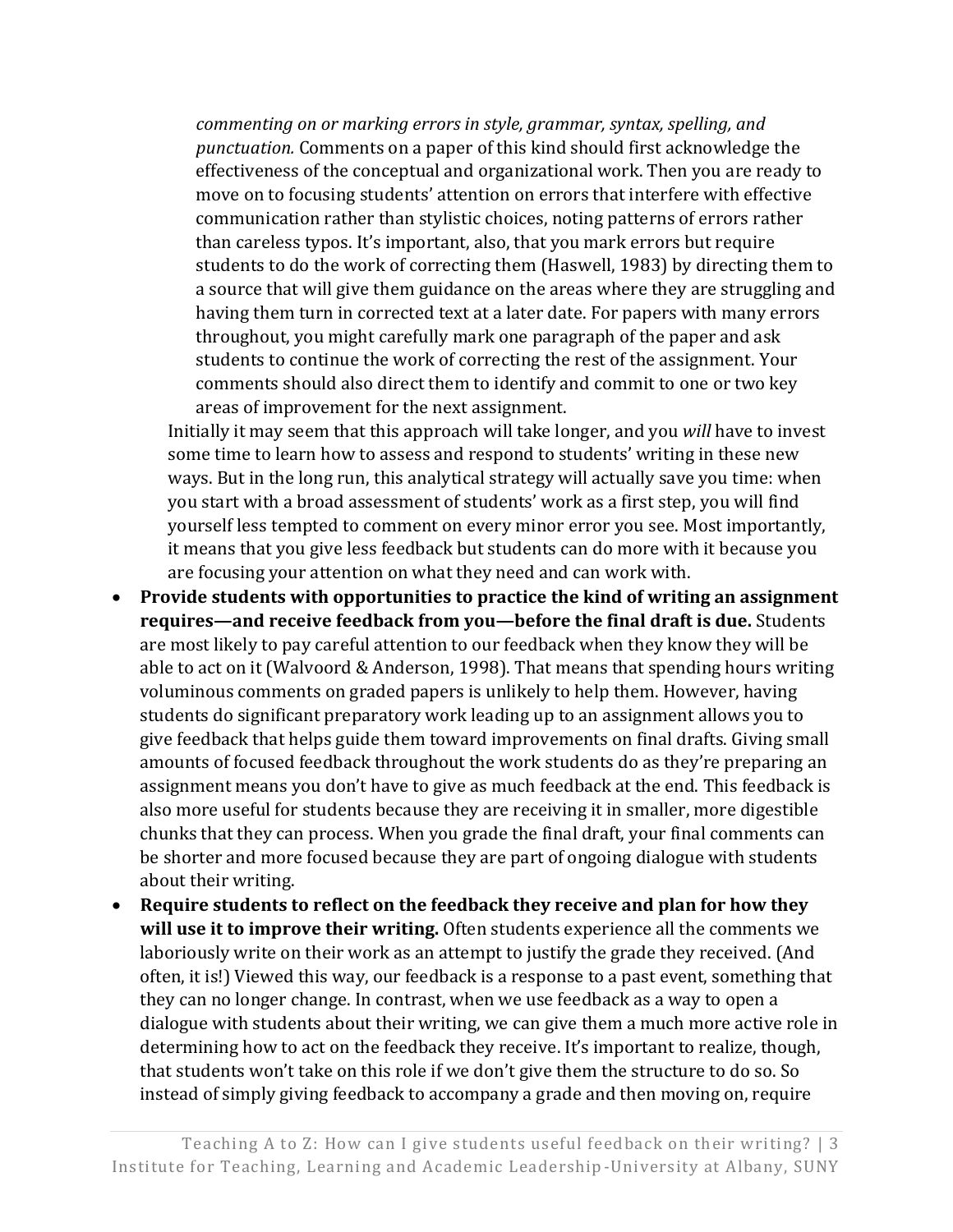students to read your feedback throughout the writing process, reflect on it, and plan for how they will use it to guide their approach to upcoming work.

#### *Examples of questions to guide student reflection on feedback*

Questions to help assess student understanding of the feedback they received

- Based on the feedback you received, what were the strongest aspects of your (rough or final) draft?
- Based on the feedback you received, what were the weakest aspects of your (rough or final) draft?
- Where did your assessment of your work align with or differ from the feedback you received on your (rough or final) draft?
- Did you receive any feedback on this work that you found confusing or frustrating? Are there places where you need clarification or greater specificity to help you use the feedback you received?

Questions to help students plan to use feedback

- For a rough draft: Based on the feedback you received, where do you plan to focus your attention as you continue to revise toward the final draft of this assignment? What are three things you will do to act on this feedback as you prepare your final draft?
- For a final draft: Based on the feedback you received, where do you plan to focus your attention as you write and revise the next paper? What are three things you will do to act on this feedback as you work on the next assignment?
- For a rough or final draft: Consider the list of writing and revising strategies below. You may have begun using some of these already in your work on this paper, but some of them may be new to you. Explain two new strategies (from this list or others) that you will use to help guide your writing and revising process as you work on the next draft (or the next assignment).
	- o Spend some time freewriting to discover and clarify your thinking about the subject or problem addressed in your paper.
	- o Create and continually revise an outline to guide your work and help track revisions.
	- o Read your work aloud to someone else so that you can hear yourself verbalize your thinking.
	- $\circ$  Write in small chunks of time (15-20 minutes a day) to stay engaged in the thinking the paper requires and gain distance from your work so you can revise more effectively.

## *Resources about giving effective feedback on student writing*

Haswell, R. (1983). Minimal marking. *College English, 45a*(6), 600-604.

Perrault, S. T. (2011). Cognition and error in student writing. *Journal on Excellence in College Teaching, 22*(3), 47-73.